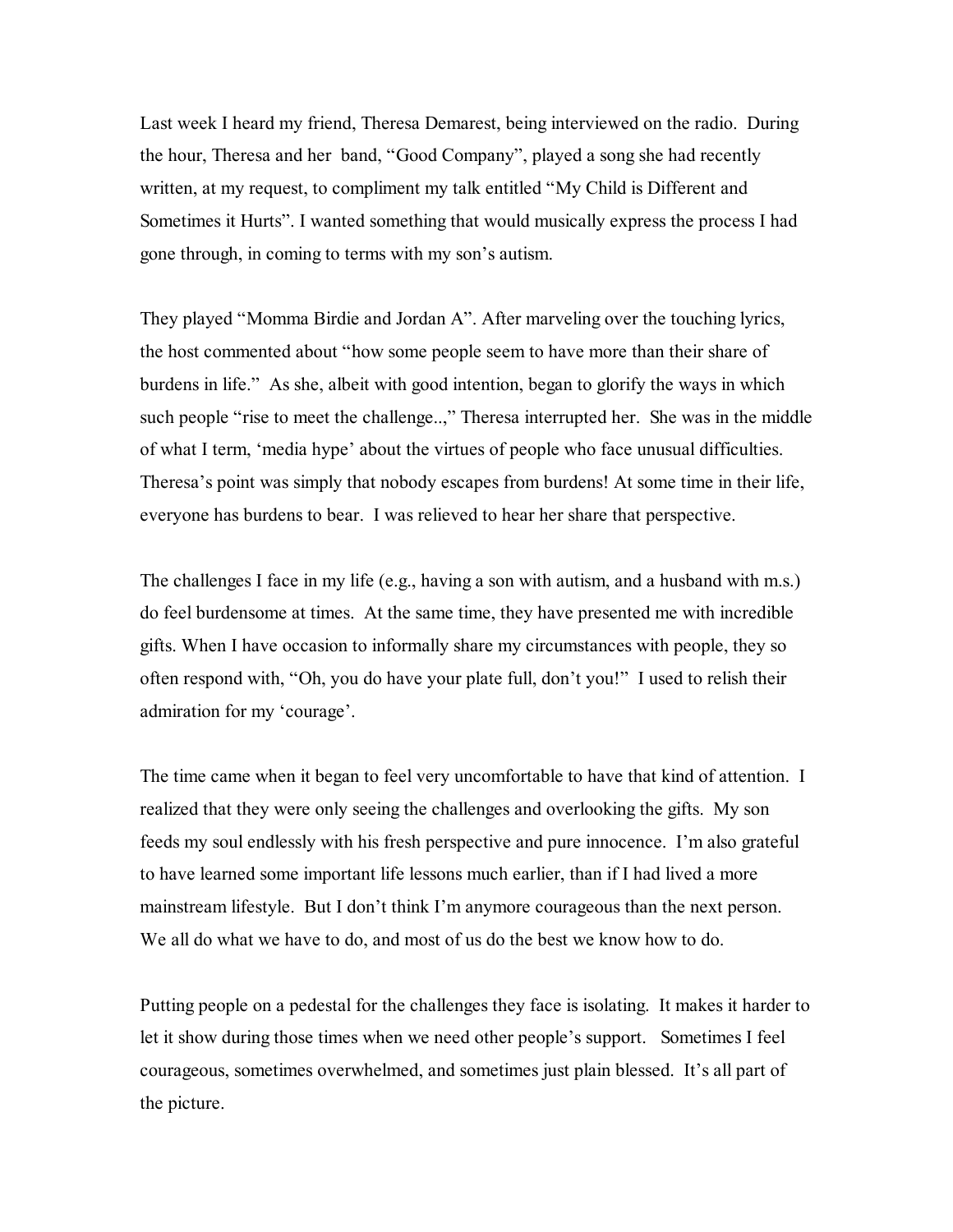Theresa captured the experience in a song, based on reading my speeches, but more importantly, shaped by how she experiences, "Momma Birdie, and Jordan A". I thought it would be fitting to share the lyrics with Rain Kids readers.

## MOMMA BIRDIE AND JORDAN A.

Words and Music by Theresa Demarest/Concept by Lisa Lieberman

Momma Birdie and Jordan A. got caught in a tune that they couldn't play She was trying to find the rhythm without a song, He was trying to find the beat without a drum and,

 Chorus: Noone was dancing, noone could hear, noone was even looking at the wonder in the air, playing all around them, playing all around them, playing all around

Jordan A was knocked to the ground They thought he lost his mind but his soul was found And Momma Birdie didn't know what to do She went running around got caught in a stew and

Chorus: Noone was dancing, noone could hear, noone was even looking at the wonder in the air, playing all around them, playing all around them, playing all around

Everybody wonders how did she do it

Everyone wants to know

They see Jordan A in a fountain dancing with a song he made of his own Playing all around him, playing all around him, playing all around

Momma Birdie and Jordan A finally found a song they both could play But it's not the one you thought it would be So turn yourself around come dance with me cause